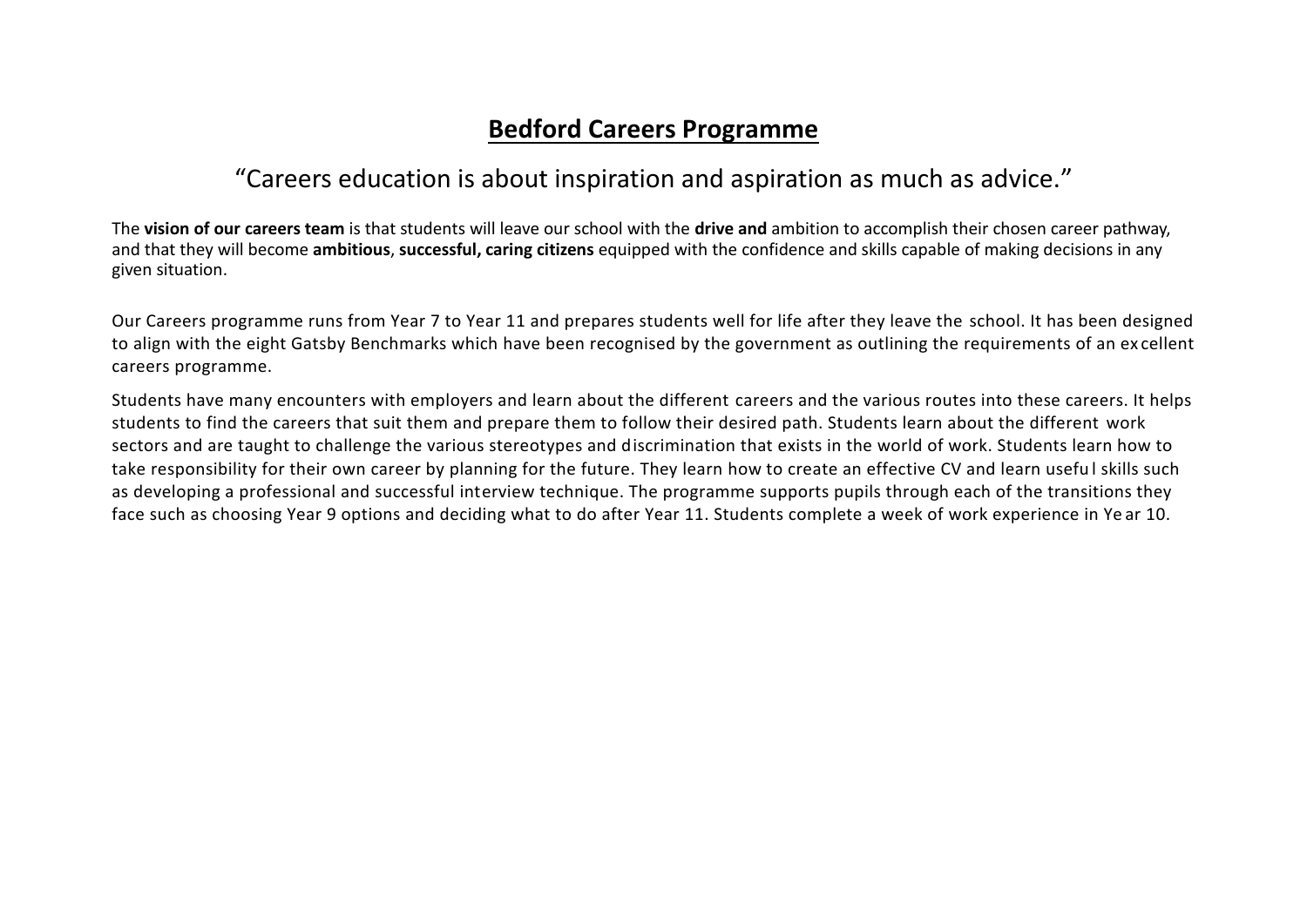| Year 7                                                                                                                                                                                                                                                                                                                                                                                                                                | Year 8                                                                                                                                                                                                                                                                                                                                                                                     | Year 9                                                                                                                                                                                                                                                                                                                                                                                      | Year 10                                                                                                                                                                                                                                                                                                                                                                                                                                       | Year 11                                                                                                                                                                                                                                                                                                                                                                                                              |
|---------------------------------------------------------------------------------------------------------------------------------------------------------------------------------------------------------------------------------------------------------------------------------------------------------------------------------------------------------------------------------------------------------------------------------------|--------------------------------------------------------------------------------------------------------------------------------------------------------------------------------------------------------------------------------------------------------------------------------------------------------------------------------------------------------------------------------------------|---------------------------------------------------------------------------------------------------------------------------------------------------------------------------------------------------------------------------------------------------------------------------------------------------------------------------------------------------------------------------------------------|-----------------------------------------------------------------------------------------------------------------------------------------------------------------------------------------------------------------------------------------------------------------------------------------------------------------------------------------------------------------------------------------------------------------------------------------------|----------------------------------------------------------------------------------------------------------------------------------------------------------------------------------------------------------------------------------------------------------------------------------------------------------------------------------------------------------------------------------------------------------------------|
| Introduction to the<br>careers library and to<br>the careers adviser.<br>Careers focus in<br>assemblies.<br><b>Careers Fair</b><br>Enrichment Day-<br>guest speakers<br>discussing careers.<br><b>Careers Survey</b><br>Parental evening<br>information.<br><b>Target NEET</b><br>intervention.<br>Careers advisor meets<br>parents/guardians at<br>parent evenings.<br><b>National Careers</b><br>week/Apprenticeship<br>activities. | Careers focus in<br>assemblies<br><b>Careers Fair</b><br><b>Enrichment Day</b><br><b>Careers Survey</b><br>Parental evening<br>information<br><b>Target NEET</b><br>intervention<br>Careers advisor meets<br>parents at<br>parent/guardians<br>evenings.<br><b>National Careers</b><br>week/Apprenticeship<br>activities.<br>Aspirations week<br>Linking curriculum<br>learning to careers | <b>Careers Survey</b><br><b>Career Lunches</b><br>Careers assemblies<br>Group interviews<br>based on their<br>completed careers<br>survey.<br>1-2-1 interviews with<br>students on the SEND<br>register/vulnerable.<br>Liaise with SENCO.<br>Complete action<br>plans.<br>Careers focus in<br>assemblies<br><b>Careers Fair</b><br><b>Enrichment Day</b><br>Parental evening<br>information | Assembly talks explaining<br>post 16 option choices<br>and progression routes<br>(careers education in<br>preparation for careers<br>guidance interviews in<br>Year 11.)<br>1-2-1 interviews with<br>students on the SEND<br>register/vulnerable who<br>require additional<br>support. Complete action<br>plans.<br>Drop ins offered in the<br>careers office at lunch<br>time.<br>Two college taster days.<br>Careers focus in<br>assemblies | Mock interviews<br>Further college and<br>apprenticeship talks.<br>Careers based curriculum<br>in PDE<br>Prioritise students on<br>SEND/Most Able/PPG.<br>Lunch time careers drop<br>in.<br>Intended destination<br>forms distributed to all<br>form groups.<br>Intended and actual<br>destination tracking.<br>Careers focus in<br>assemblies<br>Parental evening<br>information<br><b>Target NEET intervention</b> |
|                                                                                                                                                                                                                                                                                                                                                                                                                                       |                                                                                                                                                                                                                                                                                                                                                                                            |                                                                                                                                                                                                                                                                                                                                                                                             |                                                                                                                                                                                                                                                                                                                                                                                                                                               |                                                                                                                                                                                                                                                                                                                                                                                                                      |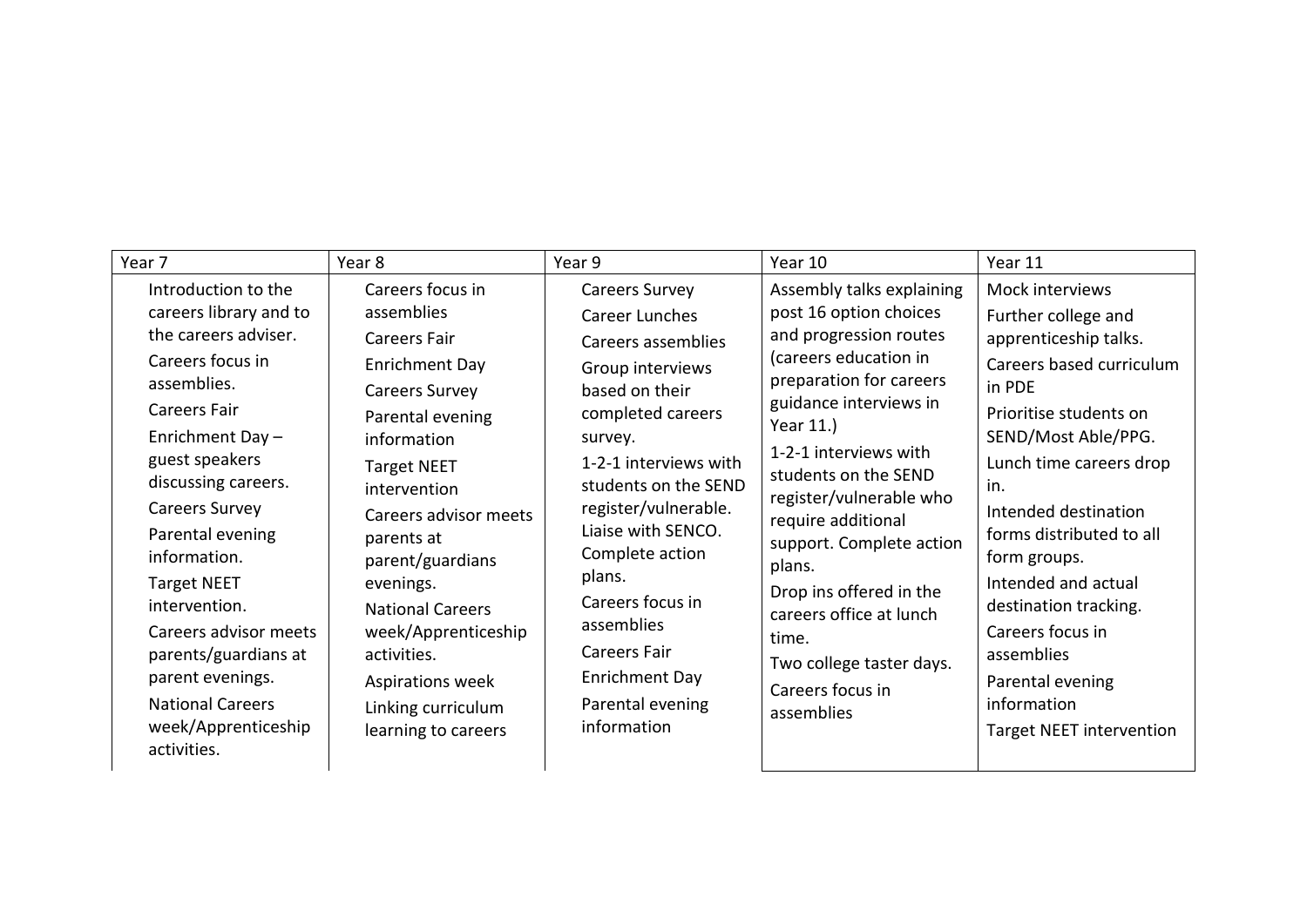| Aspirations week<br><b>Target NEET</b><br>employers and further<br>intervention<br>parents/guardians at<br>Year 10 students $-$<br>Linking curriculum<br>education through<br>complete action plans.<br>parent evenings.<br>Careers advisor meets<br>learning to careers<br>various school trips and<br><b>National Careers</b><br>Work experience $-1$<br>parents at<br>Students contact with<br>guest speakers visiting<br>parent/guardians<br>week/Apprenticeship<br>week<br>employers and further<br>lessons.<br>activities.<br>evenings.<br>education through<br><b>Enrichment Day</b><br>various school trips and<br><b>National Careers</b><br>Aspirations week<br>Parental evening<br>Students participate in<br>guest speakers visiting<br>week/Apprenticeship<br>information<br>Linking curriculum<br>STEM activities which<br>lessons.<br>activities.<br>learning to careers<br><b>Target NEET intervention</b><br>explores the jobs<br>Aspirations week<br>Careers advisor meets<br>available and highlights<br>Students participate in<br>Linking curriculum<br>parents/guardians at<br>Mentoring - students<br>the problem with lack of<br><b>STEM activities which</b><br>learning to careers<br>work with a recovery<br>parent evenings.<br>women in this work<br>explores the jobs<br>mentor ensuring they are<br>Careers based curriculum<br>sector.<br>available and highlights<br>prepared for the next<br>Students contact with<br>in PDE.<br>the problem with lack of<br>stage.<br>employers and further<br><b>National Careers</b><br>women in this work<br>education through<br>week/Apprenticeship<br>sector.<br>various school trips and<br>Students contact with<br>activities.<br>guest speakers visiting<br>employers and further<br>Aspirations week<br>lessons.<br>education through<br>Linking curriculum<br>various school trips and<br>learning to careers<br>Students participate in<br>guest speakers visiting |
|----------------------------------------------------------------------------------------------------------------------------------------------------------------------------------------------------------------------------------------------------------------------------------------------------------------------------------------------------------------------------------------------------------------------------------------------------------------------------------------------------------------------------------------------------------------------------------------------------------------------------------------------------------------------------------------------------------------------------------------------------------------------------------------------------------------------------------------------------------------------------------------------------------------------------------------------------------------------------------------------------------------------------------------------------------------------------------------------------------------------------------------------------------------------------------------------------------------------------------------------------------------------------------------------------------------------------------------------------------------------------------------------------------------------------------------------------------------------------------------------------------------------------------------------------------------------------------------------------------------------------------------------------------------------------------------------------------------------------------------------------------------------------------------------------------------------------------------------------------------------------------------------------------------------------------------------------|
|                                                                                                                                                                                                                                                                                                                                                                                                                                                                                                                                                                                                                                                                                                                                                                                                                                                                                                                                                                                                                                                                                                                                                                                                                                                                                                                                                                                                                                                                                                                                                                                                                                                                                                                                                                                                                                                                                                                                                    |
|                                                                                                                                                                                                                                                                                                                                                                                                                                                                                                                                                                                                                                                                                                                                                                                                                                                                                                                                                                                                                                                                                                                                                                                                                                                                                                                                                                                                                                                                                                                                                                                                                                                                                                                                                                                                                                                                                                                                                    |
| Mentoring<br><b>STEM activities which</b><br>lessons.<br>explores the jobs<br>available and highlights<br>Students contact with<br>Students participate in<br>the problem with lack of<br>employers and further<br><b>STEM activities which</b><br>education through<br>women in this work<br>explores the jobs<br>various school trips and<br>sector.<br>available and highlights<br>the problem with lack of                                                                                                                                                                                                                                                                                                                                                                                                                                                                                                                                                                                                                                                                                                                                                                                                                                                                                                                                                                                                                                                                                                                                                                                                                                                                                                                                                                                                                                                                                                                                     |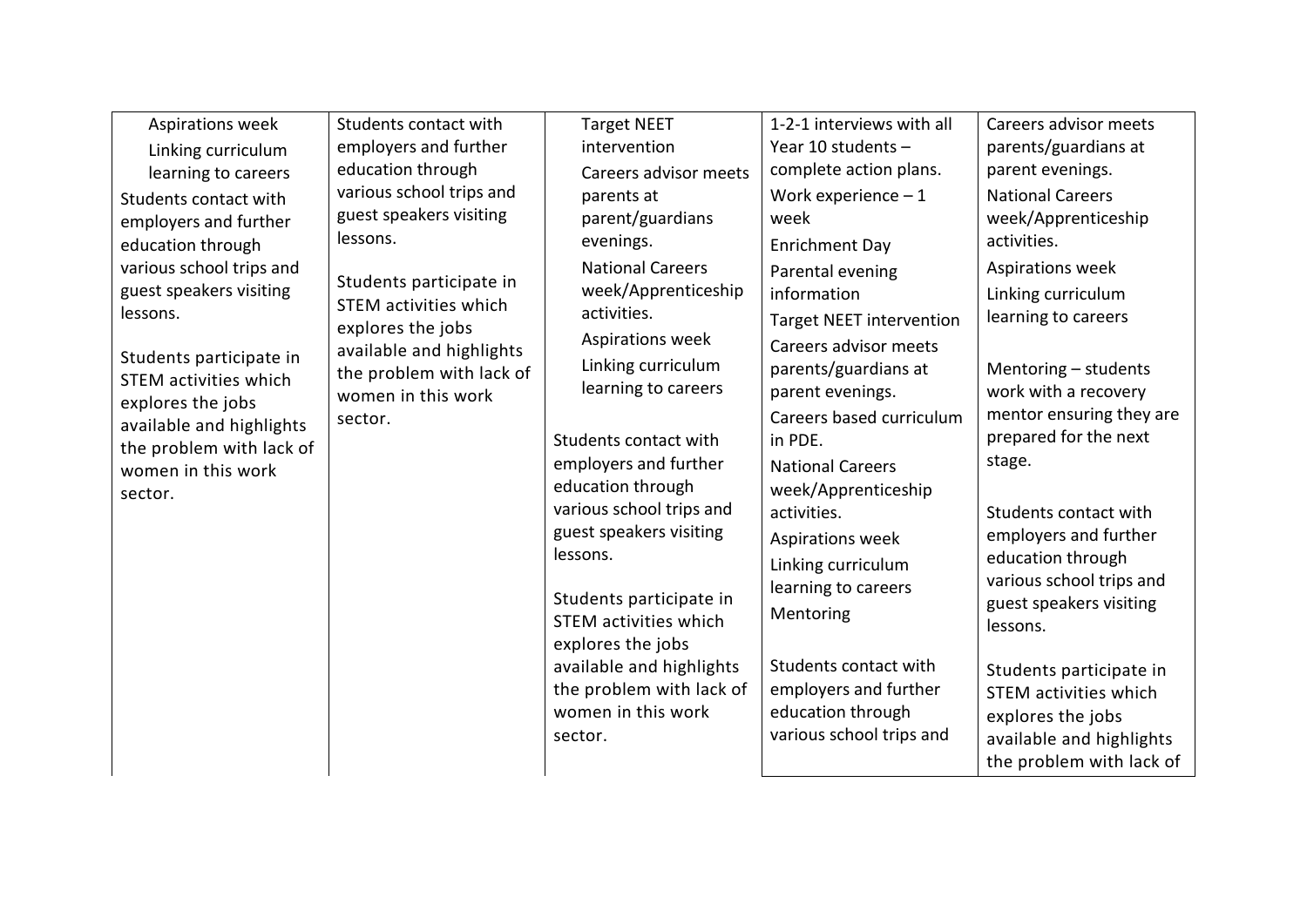|  | guest speakers visiting<br>lessons.<br>Students participate in<br>STEM activities which<br>explores the jobs<br>available and highlights<br>the problem with lack of<br>women in this work<br>sector. | women in this work<br>sector. |
|--|-------------------------------------------------------------------------------------------------------------------------------------------------------------------------------------------------------|-------------------------------|
|  |                                                                                                                                                                                                       |                               |

| Further work -                        |  |
|---------------------------------------|--|
| <b>Business Partnership Programme</b> |  |
| Bedford Alumni Programme              |  |
| <b>FROG Careers Pages</b>             |  |
|                                       |  |